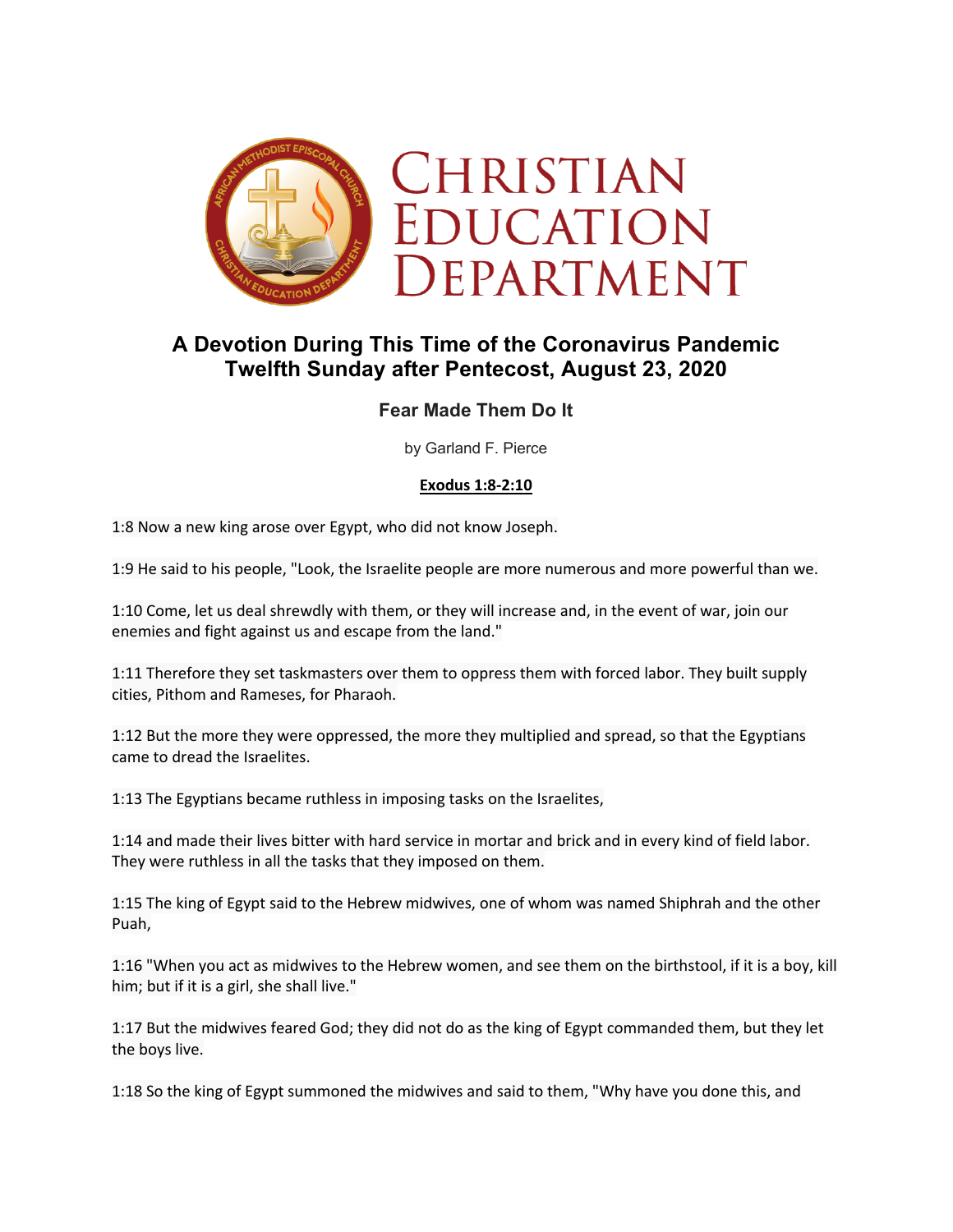allowed the boys to live?"

1:19 The midwives said to Pharaoh, "Because the Hebrew women are not like the Egyptian women; for they are vigorous and give birth before the midwife comes to them."

1:20 So God dealt well with the midwives; and the people multiplied and became very strong.

1:21 And because the midwives feared God, he gave them families.

1:22 Then Pharaoh commanded all his people, "Every boy that is born to the Hebrews you shall throw into the Nile, but you shall let every girl live."

2:1 Now a man from the house of Levi went and married a Levite woman.

2:2 The woman conceived and bore a son; and when she saw that he was a fine baby, she hid him three months.

2:3 When she could hide him no longer she got a papyrus basket for him, and plastered it with bitumen and pitch; she put the child in it and placed it among the reeds on the bank of the river.

2:4 His sister stood at a distance, to see what would happen to him.

2:5 The daughter of Pharaoh came down to bathe at the river, while her attendants walked beside the river. She saw the basket among the reeds and sent her maid to bring it.

2:6 When she opened it, she saw the child. He was crying, and she took pity on him, "This must be one of the Hebrews' children," she said.

2:7 Then his sister said to Pharaoh's daughter, "Shall I go and get you a nurse from the Hebrew women to nurse the child for you?"

2:8 Pharaoh's daughter said to her, "Yes." So the girl went and called the child's mother.

2:9 Pharaoh's daughter said to her, "Take this child and nurse it for me, and I will give you your wages." So the woman took the child and nursed it.

2:10 When the child grew up, she brought him to Pharaoh's daughter, and she took him as her son. She named him Moses, "because," she said, "I drew him out of the water."

The Pharaoh of Egypt abused his power by harshly oppressing the Israelites, fearing their numbers and their potential power. He and those who followed his commands went so far as to devise a plan to destroy all the male Israelite babies. The very gender and race of these infants were seen as weapons and potential threats to these fearful oppressors. Does any of this sound familiar, insecure leaders who will stop at nothing to maintain power and control rooted in fear of the other, stoking fear in others to gain support, making death-dealing policies, and authorizing extreme tactics of control that often lead to the death of innocent people whose only crime is their gender or their race? Fear is powerful.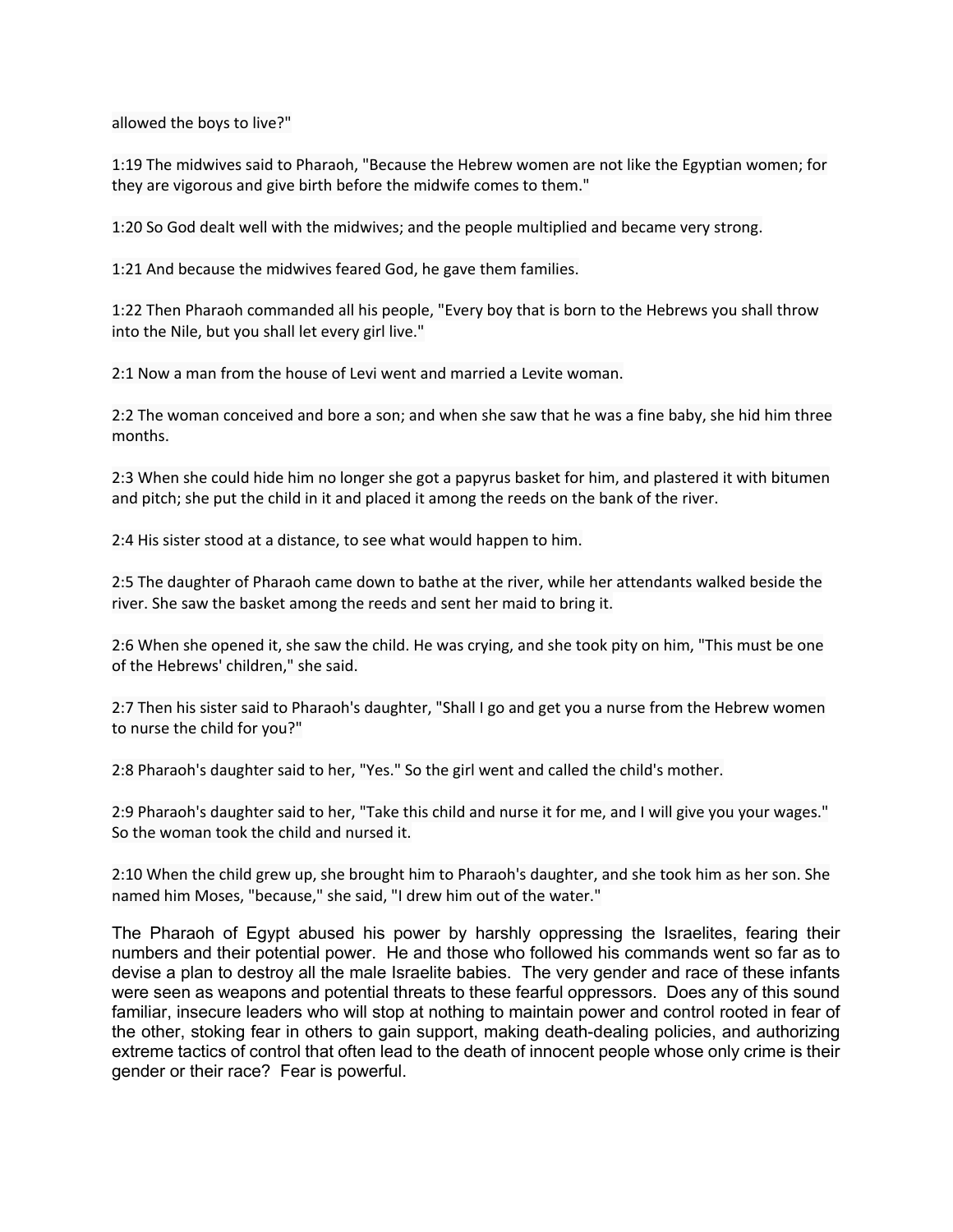The Pharaoh enlisted the assistance of two midwives, Shiphrah and Puah, "When you act as midwives to the Hebrew women, and see them on the birthstool, if it is a boy, kill him; but if it is a girl, she shall live." They were directed by the Pharaoh to kill their own people; but, **they feared God** and could not follow through. Because of their fear-fueled disobedience, children lived and God's plan of freedom for the Israelites was set in motion.

A Hebrew woman, Jochebed, gave birth to a fine baby boy. Fearing for his safety, she and her young daughter, Miriam, devised and implemented a plan for the child's safety, sending him forth in his little basket boat at the river bank. The fearful Pharaoh's daughter, Bithiah, finds the basket and the baby and decides to use her privilege not as a weapon but as a tool to save. She names him and ends up returning him to his mother, family, and community to nurse and nurture him as surrogates for her and giving him the privilege and power of the palace at the same time.

The fear of the Lord can summon courage to stand up against oppression. Actions fueled by the fear of the Lord can bring about life and freedom even in the face of death and bondage. Ordinary people doing ordinary things as they live their ordinary lives can take a stand and say "yes" to God and "no" to all that denies God's will for life, freedom, and salvation. Proverbs declares that the fear of the Lord is the beginning of wisdom. The fear of the Lord also can be the beginning of actions that lead to life and freedom for others and ourselves. Allow the fear of the Lord to lead you.

**TALK:** Take a moment to be silent, reflect, and share (write down)— What has fear made you do? Of what were you afraid?

#### **PRAY:**

**God of deliverance, you called Shiphrah, Puah, Jochebed, Miriam, Bithiah, and Moses to be your hands, feet, and voice in a troubled world. Teach us how to work, walk, and speak your word in a troubled world. Amen.**

adapted from https://www.workingpreacher.org/preaching.aspx?commentary\_id=2560

#### **ACT:**

1. Is there some issue or matter which you need to address and advocate on behalf of yourself, your family, your church, or your community? Will the fear of God or the fear of possible consequences lead you? How will you act (write, call, speak up, educate, protest)? Make a plan. For those US citizens, here are some practical actions to take: Participate in the current democratic processes (voter registration, voting, completing the 2020 census and encouraging others to do so—See: http://www.amev-alert.org and https://2020census.gov.) For everyone, practice social distancing as much as possible, wash your hands often, and wear face covering to help prevent the spread of COVID-19-See: http://www.amechealth.org.

2. See also the activity that accompanies this devotion.

3. Revisit the Psalm 23 Challenge first issued as part of the March 22, 2020 set of resources.